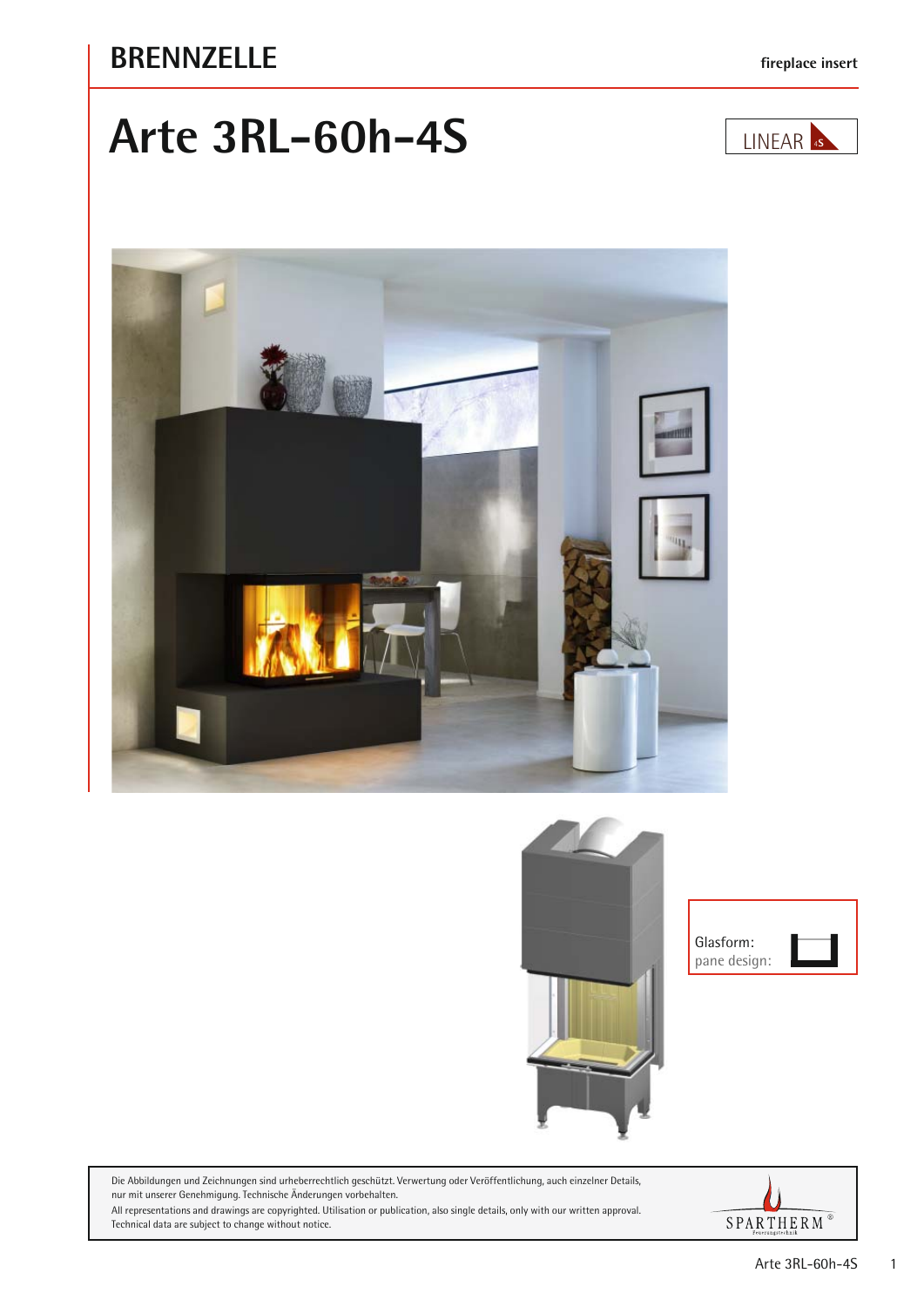### **Technische Zeichnungen –Arte 3RL-60h-4S**

**engineering drawing**



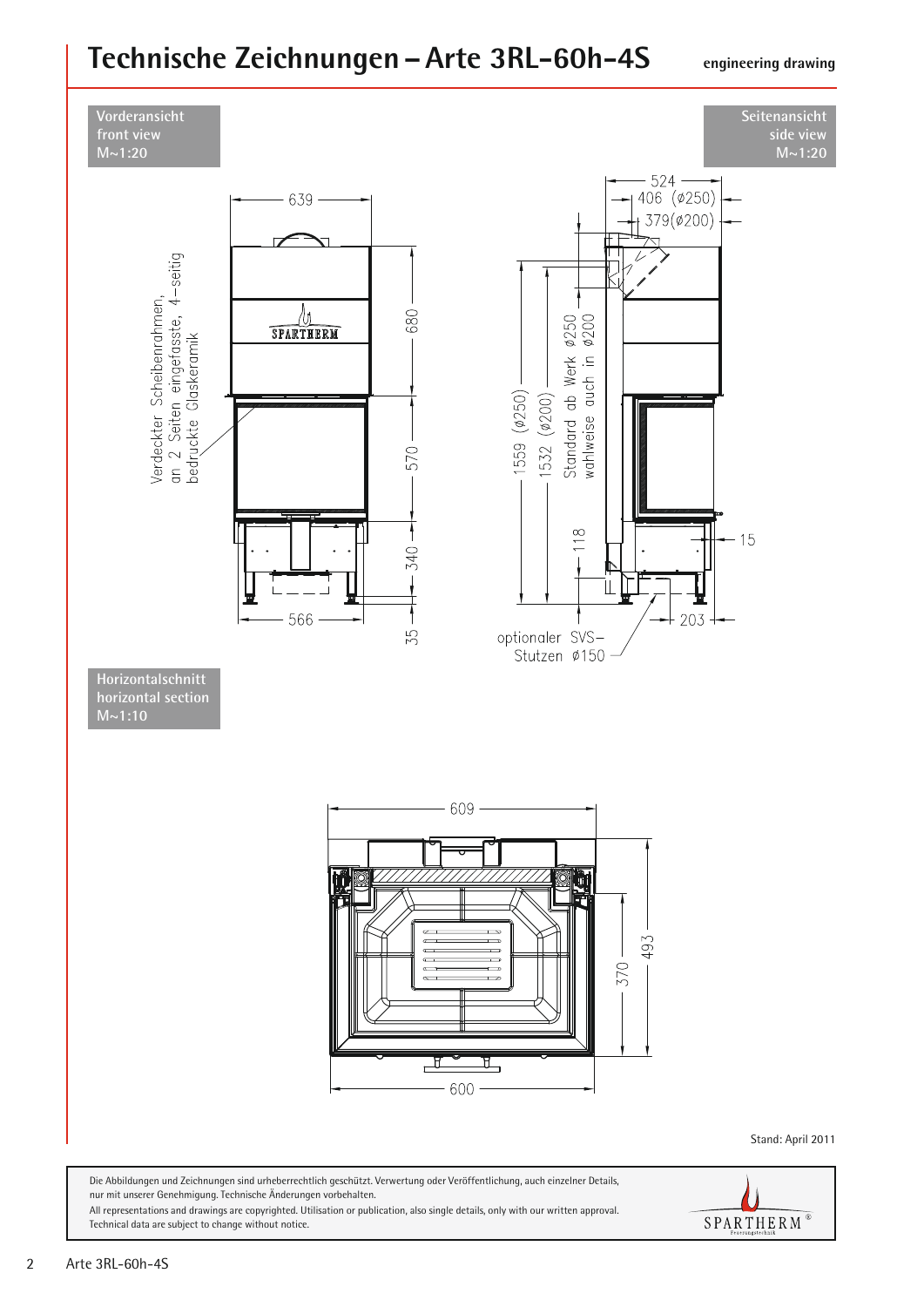## **Arte 3RL-60h-4S**







Verdeckter Scheibenrahmen, an 2 Seiten eingefasste 4-seitig bedruckte Glaskeramik

### **Prüfungen, Werte,**  Zubehör, Kompatibilität **testings, facts, component parts, matches**

| Prüfungen und Werte – testings and facts |  |  |
|------------------------------------------|--|--|
| <b>Bauart A</b>                          |  |  |
| <b>Bauart A1</b>                         |  |  |
| BlmSchV. 1. Stufe                        |  |  |
| BlmSchV. 2. Stufe                        |  |  |
| Art. 15a BVG                             |  |  |
| Geprüft für nachgeschaltete Züge         |  |  |

| Zubehör – component parts                 |   |
|-------------------------------------------|---|
| SVS-Stutzen - separate combustion         |   |
| Anschlussstutzen – air connection         | Х |
| <b>Tragrahmen</b> – mounting frame        |   |
| Sondertragrahmen - special mounting frame |   |
| Steckblenden - lateral snap-in covers     | X |
| Einschubrahmen - push-in frame            | Х |
| Sesam <sup>*</sup>                        |   |

\* nur als Sonderanfertigung

| Kompatibilität mit* - matches with* |    |                  |
|-------------------------------------|----|------------------|
| S-Airbox                            |    | Х                |
| S-Vent                              |    | X                |
| S-Thermatik                         |    |                  |
| S-Thermatik-Pro                     |    |                  |
| <b>S-Thermatik Global</b>           |    | X                |
| S-Kamatik                           |    |                  |
| <b>S-Kamatik Plus</b>               |    |                  |
| S-Kamatik Pro II                    |    |                  |
| Thermobox schmal – slim             |    | Х                |
| <b>Thermobox breit - wide</b>       |    | X                |
| <b>Helix Set</b>                    | S  | $\boldsymbol{X}$ |
|                                     | M  | X                |
|                                     | L  | X                |
|                                     | XL | X                |
| Aquabox klein - small               |    | X                |
| Aquabox groß - large                |    | X                |

\* in Einzelkombination gewährleistet; multiple Kombinationen auf Anfrage

\* single combination warrented; multiple combination on request

Die Abbildungen und Zeichnungen sind urheberrechtlich geschützt. Verwertung oder Veröffentlichung, auch einzelner Details, nur mit unserer Genehmigung. Technische Änderungen vorbehalten.